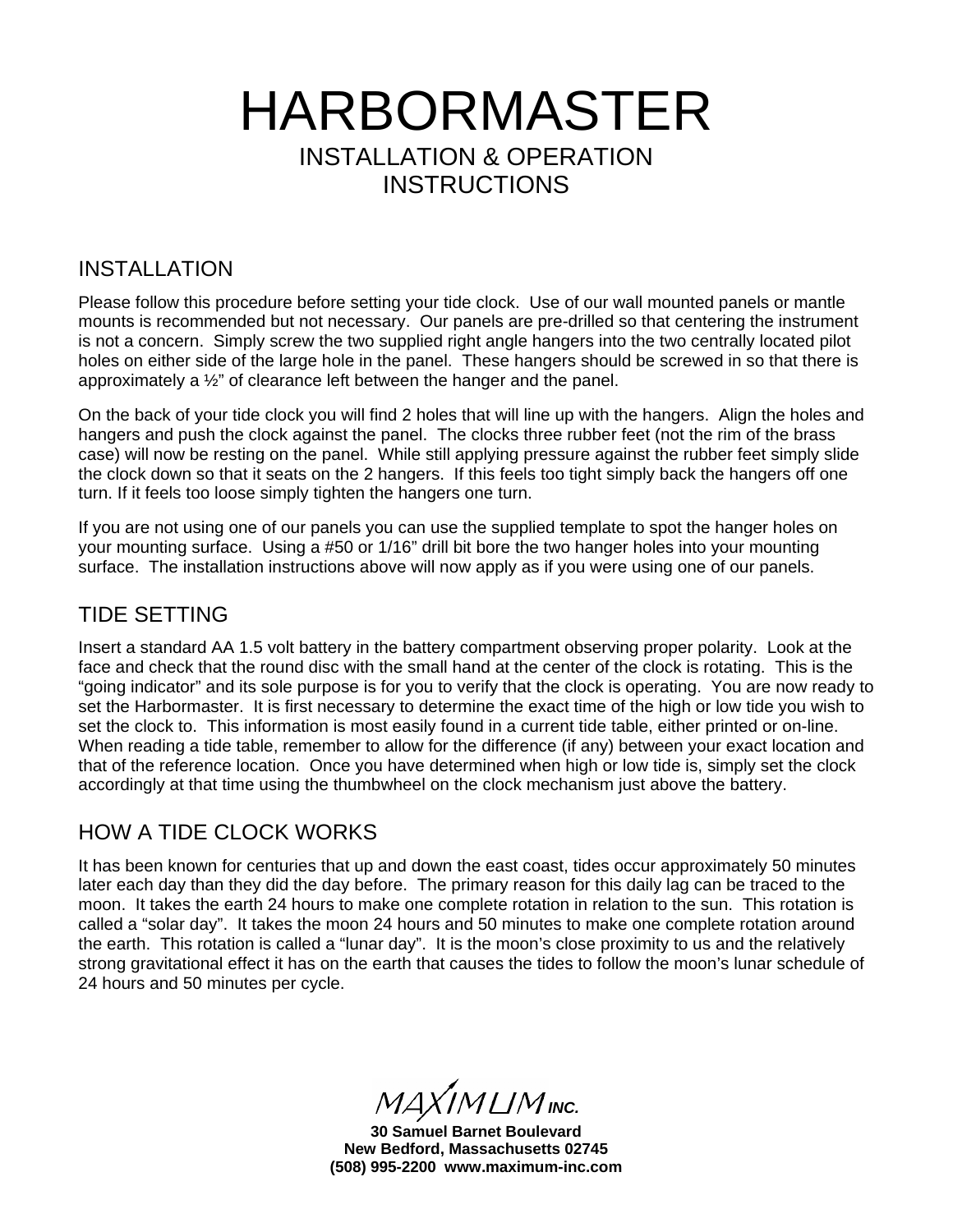While this lunar cycle is the primary force behind the workings of the tide, it is not the only force. On a daily basis the average tidal cycle of 24 hours and 50 minutes can be affected by such cosmic variables as the relative position of the earth to the sun and the specific elliptical pattern of the moon around the earth. Localized variables affecting daily tides also exist. These would include strong winds, changes in atmospheric pressure, distant storms and an infinite number of other atmospheric conditions. The total affect of all these different factors cause tides to vary around the average point of 24 hours and 50 minutes. These variations can cause the reading of your tide clock to be either fast or slow in relation to actual tides, by as much as one hour or more on any given day. However, the rhythmic 24 hour and 50 minute cycle will prevail over any given 28 day lunar period. Basically what all this means, is that on any give day the clock may read fast or slow, but over a 28-day period it will average itself out to be correct.

For most purposes, high and/or low tide is not really a point in time, but a condition that exists over a period of time. If for some reason you require exact tide information you should always refer to a current tide table. The purpose of a tide clock is not to be exact, but to tell us the best approximate time to go swimming, fishing, boating, etc. For these functions a tide clock works just fine.

## TROUBLESHOOTING

It is very easy to determine if your Harbormaster is functioning properly. First make sure it has a fresh battery. Then, simply time it against a regular clock. It takes 12 hours for a regular clock to make one complete revolution. However, a tide clock requires 12 hours and 25 minutes to make one complete revolution. If the hand on your Harbormaster completes one revolution in 12 hours and 25 minutes it is working properly. If it takes more or less than 12 hours and 25 minutes then there is a problem and the clock should be sent to the factory for service.

## IMPORTANT ADDITIONAL INFORMATION

Your brass case is solid brass A70-30 Hollowware quality with a durable lacquer finish. It is in fact a piece of jewelry and should be treated as such. It should be cleaned at least once a week to keep airborne pollutants (dust, etc…) and any moisture from collecting on the case thereby attacking the lacquer. At no time should you use an abrasive cleaner or cloth on the brass case. Simply use a soft cloth or soft paper towel with a mild glass cleaner to wipe the case clean. If your instruments are in a summer home, and you are not able to clean them regularly, simply lay a small cloth or towel across the top two-thirds so that dust cannot settle on the finish.

#### **COMPONENTS**

Along with the indicator, the following components are included with the instrument:

2 L-shaped **Screws** 

 $MAXIMLM$  Inc.

**30 Samuel Barnet Boulevard New Bedford, Massachusetts 02745 (508) 995-2200 www.maximum-inc.com**